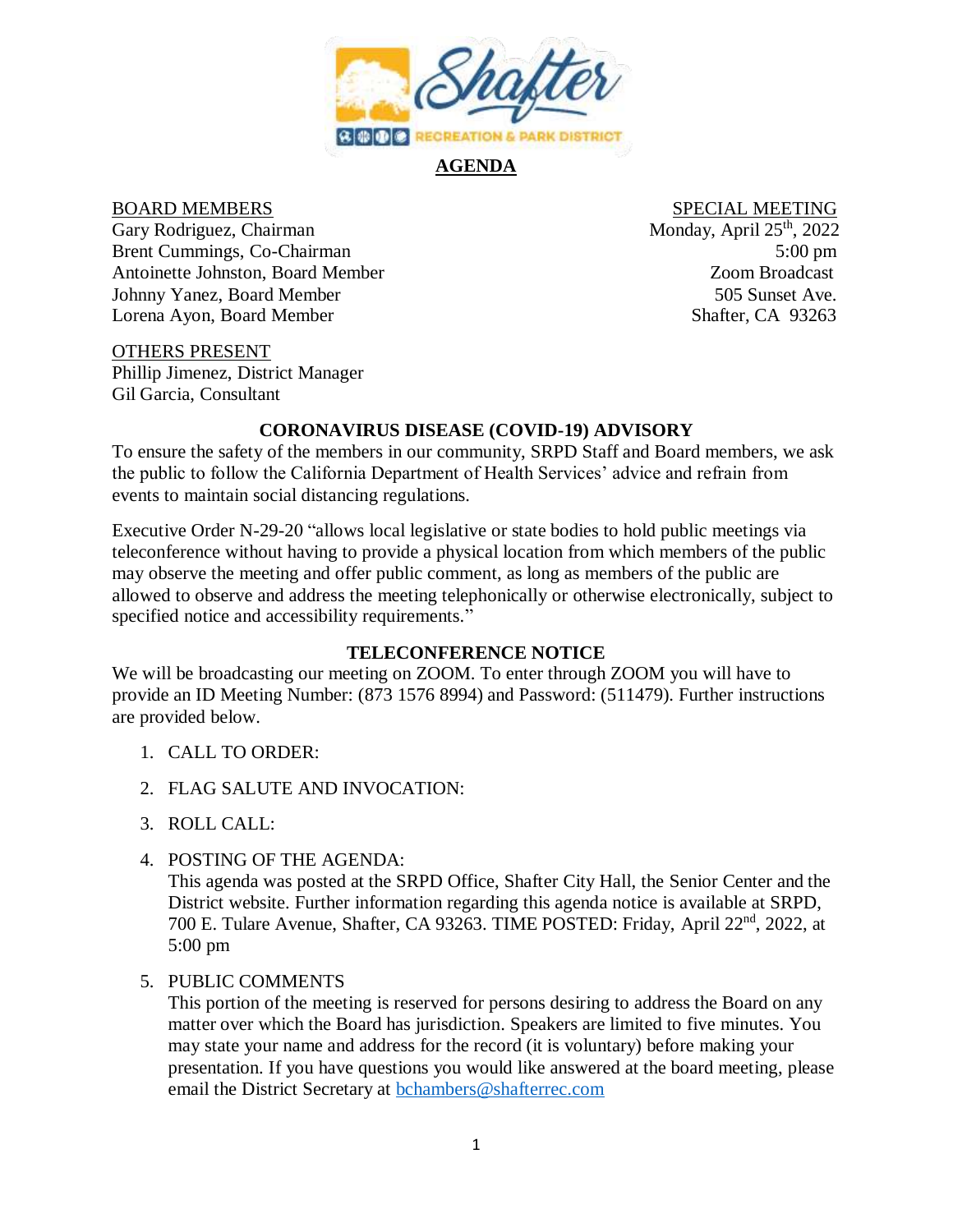### **AMERICANS WITH DISABILITIES ACT (Government Code 54953.2)**

Disabled individuals who need special assistance to attend or participate in a meeting of the Board may request assistance at the District office at 700 E. Tulare Avenue, Shafter, CA 93263 or by calling 661-746-3303. Every reasonable effort will be made to accommodate individuals with disabilities by making material available in alternative formats. Requests for assistance should be made five (5) working days in advance.

### 6. CONSENT AGENDA-

- A. APPROVAL OF THE AGENDA APRIL 18, 2022
- B. APPROVAL OF MINUTES MARCH 21, 2022, REGULAR MEETING MINUTES MARCH 28, 2022, SPECIAL MEETING MINUTES
- C. APPROVAL OF ACCOUNTS PAYABLE
- D. APPROVAL OF UNPAID BILLS REPORT
- E. CORRESPONDENCE Notice of Public Hearing, April 21, 2022 – MOD #7, PD Plan #12, Map #79 Notice of Public Hearing, April 21, 2022 – PD Plan #6, Map #57
- F. RESOLUTION #101821
- 7. STAFF AND CONSULTANT PRESENTATIONS: DISTRICT MANAGER: Mr. Jimenez will give his monthly report. PROGRAM COORDINATOR: Mr. Gonzales will give his monthly report CONSULTANT: Mr. Garcia will give his monthly report. 746 SPORTS FOUNDATION: Update regarding the 746 Sports Foundation.
- 8. OLD BUSINESS
	- A. SRPD CSC UPDATED RENDERINGS **INFORMATION/ACTION ITEM** (Mr. Jimenez) Ordiz & Melby to present updated renderings of the CSC for Board viewing and approval.
	- B. OPENING PROCEDURES **INFORMATION/ACTION ITEM** (Mr. Jimenez) Information regarding the opening procedures for the District during the COVID-19 pandemic.
	- C. CODE OF OPERATIONS **INFORMATION/ACTION ITEM** (Mr. Jimenez) Continued review of Code of Operations updates for board approval.
	- D. DISTRICT MANAGER EVALUATION **INFORMATION/ACTION ITEM** (Chairman Rodriguez) Information regarding the District Manager's annual evaluation. (Gov. Code 54957 (b) (1))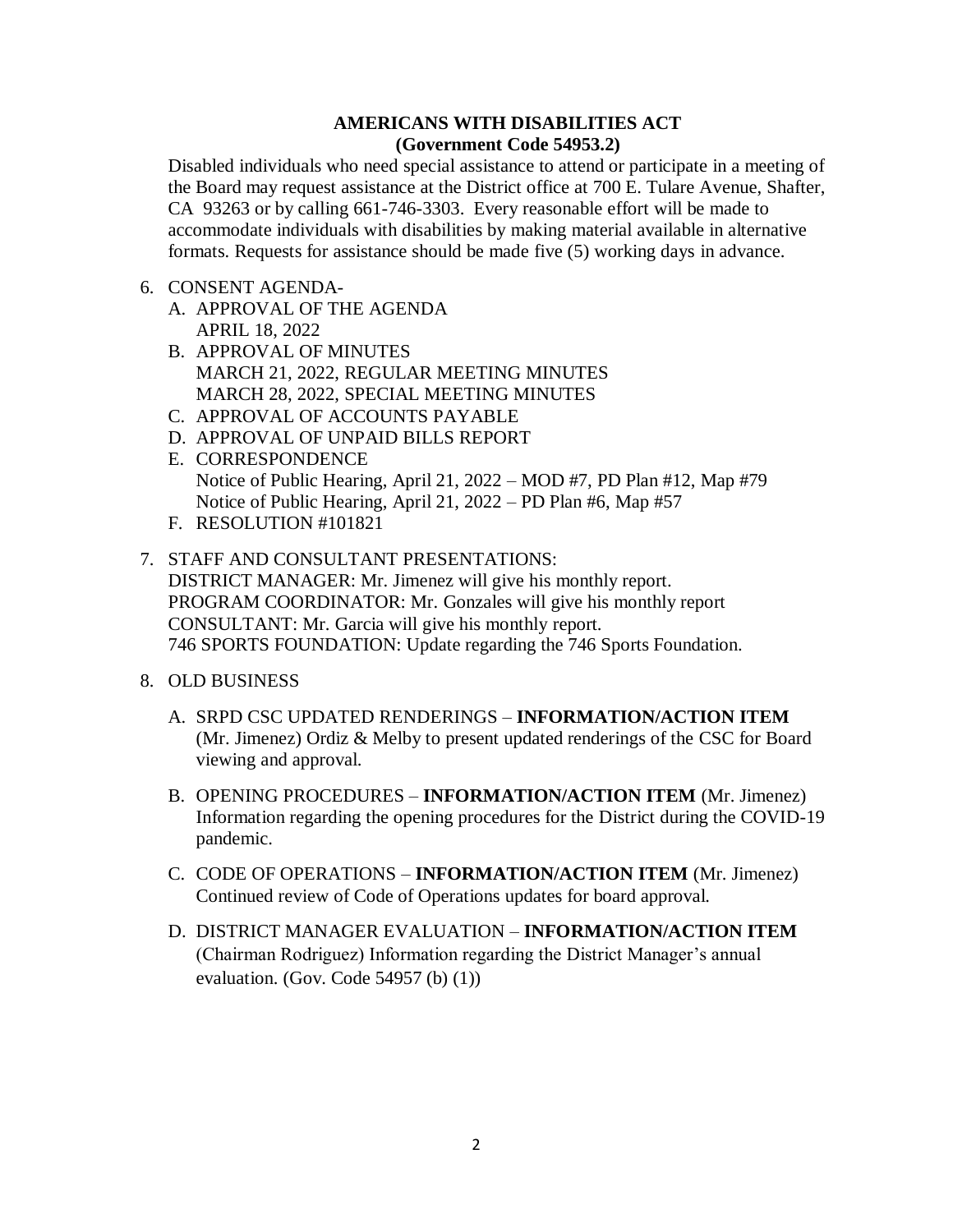### 9. NEW BUSINESS

- A. BOARD RETREAT/SRPD MASTER PLAN -- **INFORMATION/ACTION ITEM**  (Chairman Rodriguez) – Discussion of plans for SRPD Board Retreat.
- B. NFL FLAG FOOTBALL FINANCIALS **INFORMATION/ACTION ITEM** (Mr. Jimenez) Winter Flag Football profit/loss report for board review/approval.
- C. 3 RD QUARTER BUDGET VS ACTUALS REPORT -- **INFORMATION/ACTION ITEM** (Mr. Jimenez) Presentation of 3<sup>rd</sup> quarter financials for Board review/approval.
- D. 2022-2023 BUDGET FIRST REVIEW **INFORMATION/ACTION ITEM**  (Mr. Jimenez) – First look at 2022-2023 Budget.

### 10. STANDING COMMITTEE REPORTS

PROGRAM AND PROGRAM POLICY: Director Rodriguez and Director Cummings PERSONNEL AND PERSONNEL POLICIES: Director Ayon and Director Cummings FACILITY ACQUISITION AND DEVELOPMENT: Director Rodriguez and Director Yanez

BUDGET AND FINANCE: Director Johnston and Director Rodriguez SAFETY: Director Ayon and Director Yanez AD-HOC: Groundbreaking Ceremony – Director Ayon and Director Rodriguez

### 11. BOARD MEMBER REPORTS

- 12. FUTURE AGENDA ITEMS: Protected Player Policy CSC Groundbreaking Ceremony Sponsor Form Approval
- 13. EXECUTIVE SESSION: Discuss District Manager's Annual Evaluation (Gov. Code 54957 (b) (1))
- 14. ADJOURNMENT: